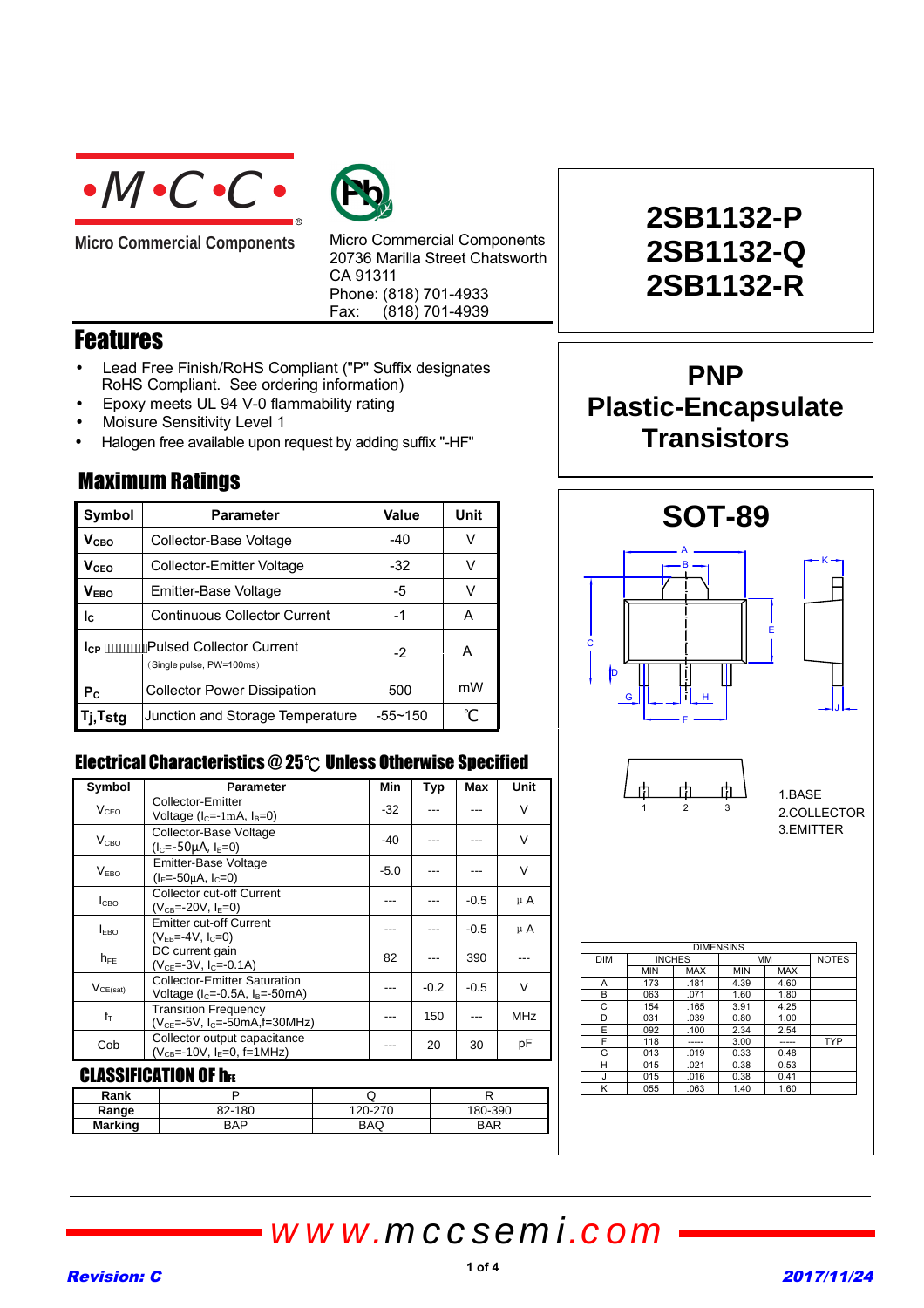## **Typical Characteristics**



**Micro Commercial Components** 



*www.mccsemi.com*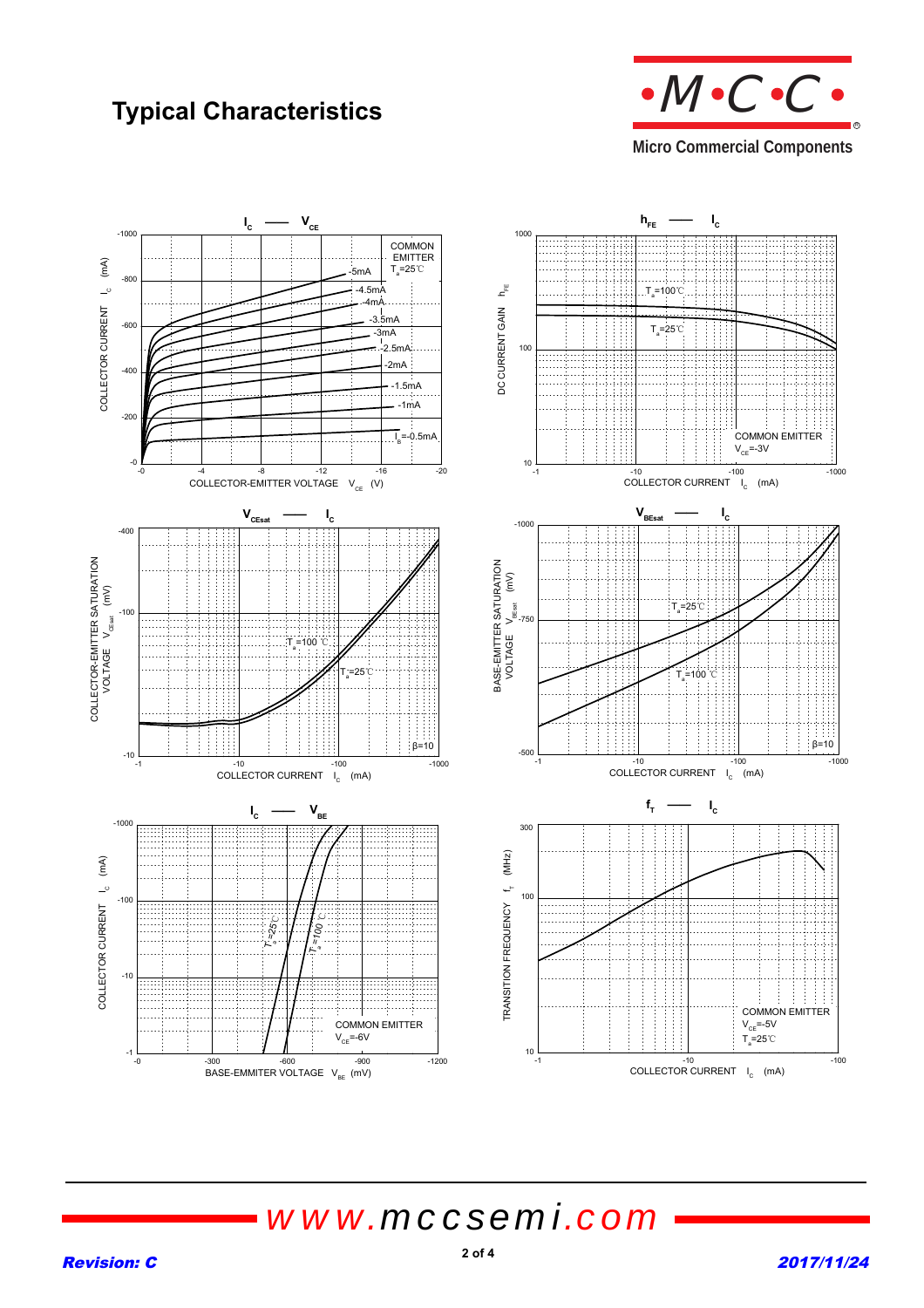## **Typical Characteristics**



**Micro Commercial Components** 



# *www.mccsemi.com*